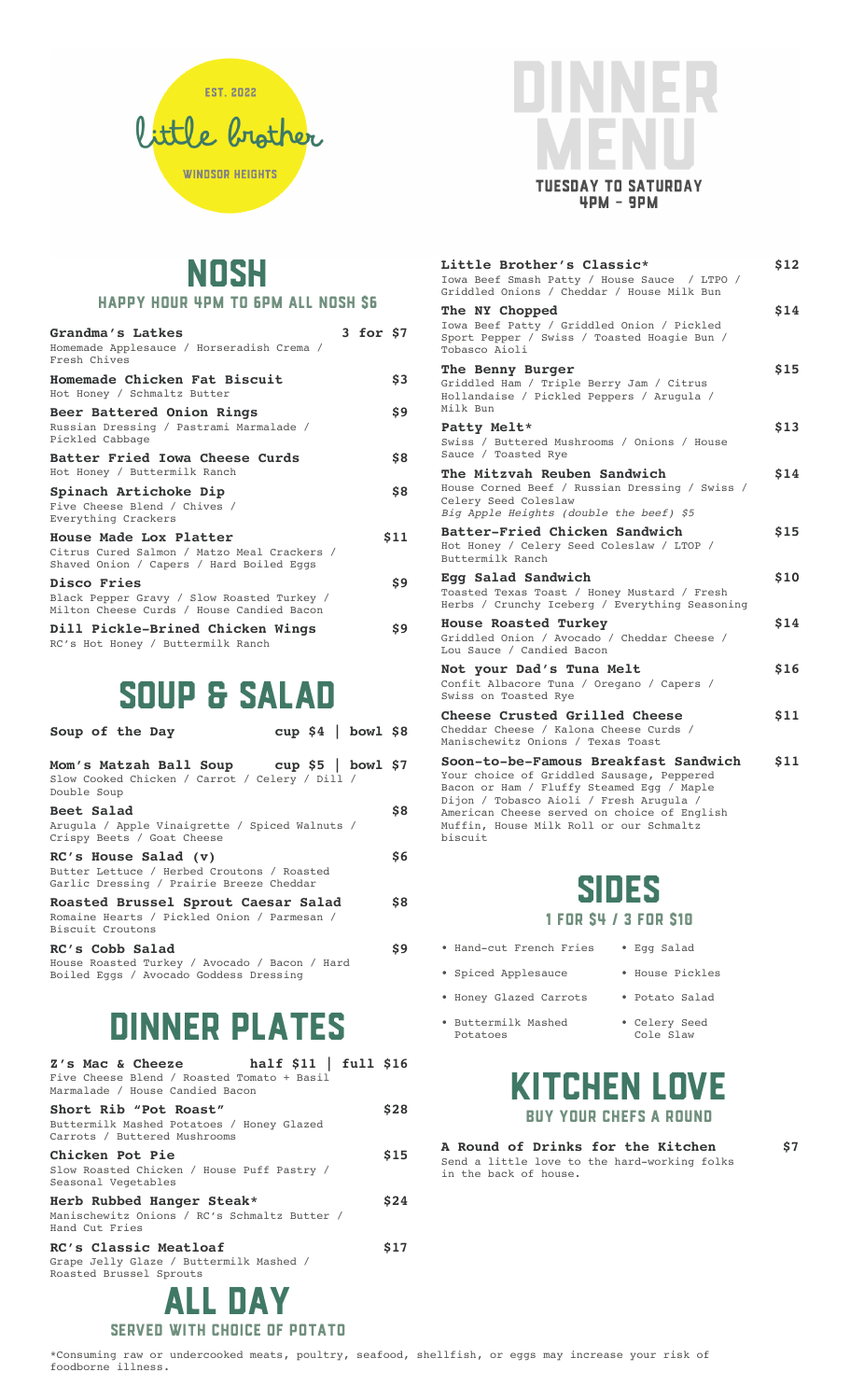



| Boozy Root Beer Float<br>Captain Morgan / Vanilla Cream / Cherry<br>Juice / Root Beer | \$8                |
|---------------------------------------------------------------------------------------|--------------------|
| The Height's Fizz<br>Gin / Manischewitz / Eqq White / Fresh<br>Lemon / Club Soda      | \$9                |
| Vintage Fashion<br>Bourbon / Dry Curacao / Cardamaro                                  | \$10               |
| Moscow Mensch<br>House Celery Seed Syrup / Vodka / Club Soda                          | \$8                |
| Sidecar<br>Courvoisier / Dry Curacao / Local Honey /<br>Fresh Lemon                   | $\mathbf{\hat{S}}$ |
| Perfect City<br>Rye / Vermouth Blend / Averna                                         | \$9                |

#### DRAFT BEER

HAPPY HOUR 4 TO 6 PINTS - \$3

| Get a Little Hazy<br>IPA / Peace Tree / Des Moines, IA                     | \$7 |
|----------------------------------------------------------------------------|-----|
| <b>Brick Red Ale</b><br>Irish Red Ale / Keg Creek / Glenwood, IA           | \$7 |
| Acova Black Walnut Ale<br>American Brown Ale / Firetrucker /<br>Ankeny, IA | \$7 |
| Orange Gose<br>Tart Ale / Peace Tree / Des Moines, IA                      | \$7 |
| Pseudo Sue<br>Pale Ale / Toppling Goliath / Decorah, IA                    | \$8 |

#### BOTTLES & CANS

| Stella Artois      | S4  |
|--------------------|-----|
| <b>Busch Light</b> | \$4 |
| Michelob ULTRA     | \$4 |
| Truly Wild Berry   | \$4 |
| St Pauli Girl N/A  | \$4 |



WHITE WINE

HAPPY HOUR GLASSES OF WINE & BUBBLES - \$4

| Sauvignon Blanc<br>False Bay, South Africa | \$8/gls \$28/btl    |
|--------------------------------------------|---------------------|
| Chenin Blanc<br>False Bay, South Africa    | $$8/gls$ $$32/btl$  |
| Pino Grigio<br>Giulano Rosati, Friuli      | $$8/gls$ $$28/btl$  |
| Riesling<br>A to Z, Oregon                 | $$10/gls$ $$32/btl$ |
| Chardonnay<br>Antech, Languedoc            | $$10/gls$ $$40/btl$ |

#### RED WINE

| Pinot Noir<br>Art of the Andes, Argentina   |                   | $$9/gls$ $$36/btl$ |
|---------------------------------------------|-------------------|--------------------|
| Tempranillo<br>De Andres Sisters, Spain     |                   | \$9/gls \$36/btl   |
| Tinto<br>Reunion, Mendoza                   |                   | $$9/gls$ $$36/btl$ |
| Cabernet Sauvignon<br>Chop Shop, California | \$10/gls \$40/btl |                    |

#### ROSE & BUBBLES

| Prosecco                        | \$7/qls            |
|---------------------------------|--------------------|
| Rose                            | $$8/gls$ $$42/btl$ |
| <b>JBC Cremant de Bourgogne</b> | \$48/btl           |

#### N.A. BEVERAGES

| Celery Seed Soda                 | \$3 |
|----------------------------------|-----|
| Fresh Orange Juice               | \$5 |
| Fresh Grapefruit                 | \$4 |
| Fresh Lemonade                   | \$4 |
| Pineapple Juice                  | \$4 |
| Cranberry Juice                  | \$2 |
| Milk                             | \$3 |
| Chocolate Milk                   | \$3 |
| Maine Root Ginger Brew           | \$4 |
| Coca-Cola / Diet Coke / Sprite / | \$2 |
| Root Beer / Mellow Yellow        |     |
| Coffee Reqular or Decaf          | \$3 |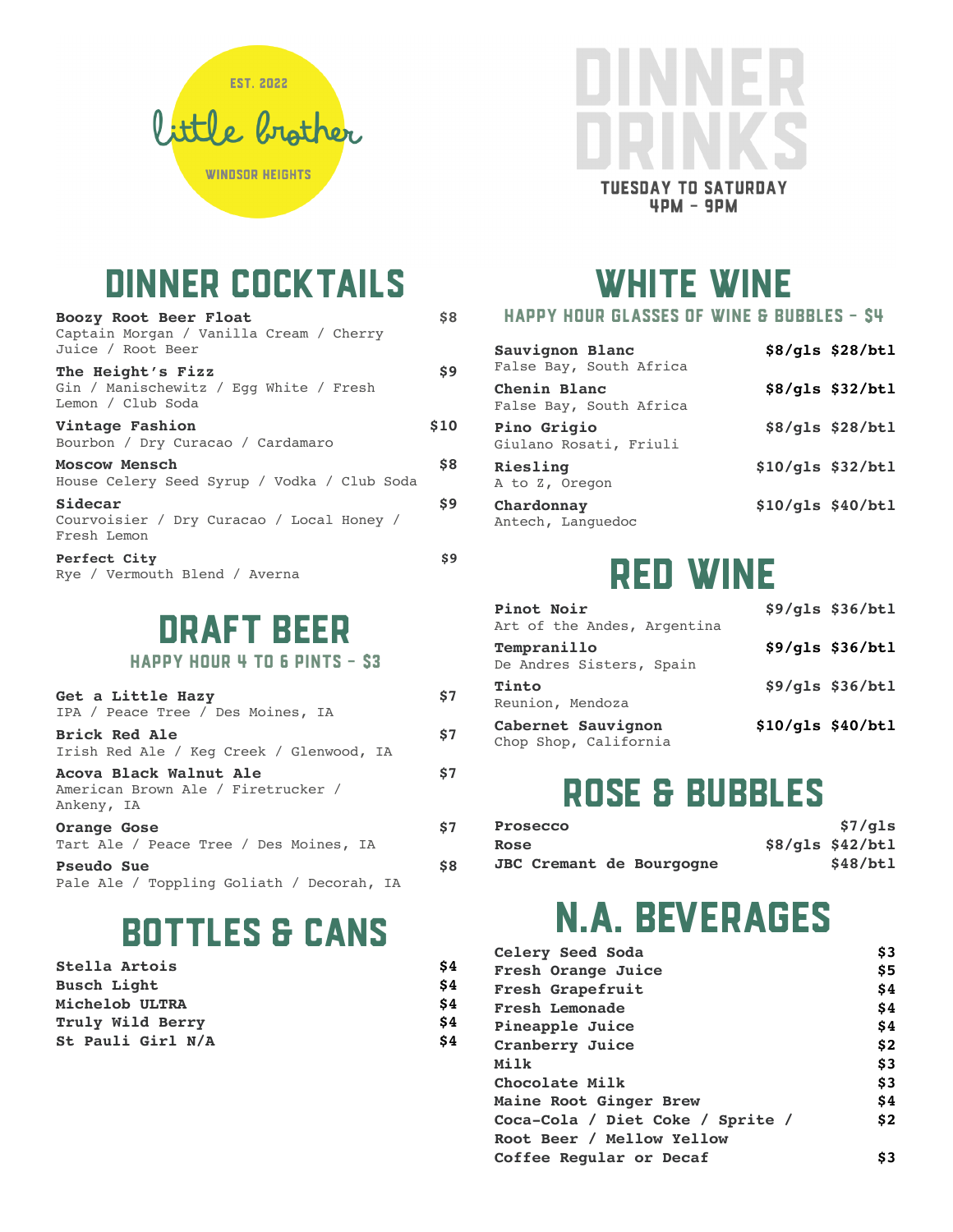

#### **ST** EAKFA **FRIDAY TO SUNDAY**  $BAM - 2PM$

## BREAKFAST PLATES

| ALL SERVED WITH CHOICE OF POTATO AND TOAST                                                                           |            |
|----------------------------------------------------------------------------------------------------------------------|------------|
| The Classic<br>Your choice of two eggs your way, potatoes,<br>fresh fruit, and your choice of protein and toast      | \$12       |
| Biscuits + Gravy*<br>Little Brother Biscuits / Sausage Gravy / Chives                                                | \$12       |
| Corned Beef Hash*<br>House Made Corned Beef / Crushed Potatoes /<br>Onions / Poached Eggs                            | \$14       |
| Yoqurt Parfait (v)<br>Local vanilla yogurt served with fresh fruit<br>and house maple granola                        | \$8        |
| Classic Benny<br>Thick Sliced Ham / Poached Eggs /<br>Lemon Hollandaise                                              | \$13       |
| Candied Bacon Benny<br>Candied Sliced Bacon / Sauteed Spinach /<br>Hollandaise / Poached Eggs / Chives               | \$15       |
| Salmon Lox Benny<br>House Cured Lox / Herbed Latkes / Crispy<br>Capers / Dill Hollandaise / Poached Eggs             | \$14       |
| Chicken Fried Portobello Mushroom<br>Sun Dried Tomato Gravy / Poached Eggs /<br>Pickled Slaw                         | \$12       |
| Little Brother Omelet<br>Prairie Breeze Cheddar / Manischewitz Onions /<br>Fresh Chives                              | \$11       |
| <b>BYO Omelet</b><br>Three egg omelet with your choice of mix-ins                                                    | \$9        |
| Steel Cut Oatmeal<br>Brown Sugar / Maple Granola / Fresh Fruit                                                       | \$7        |
| Knish of the Week<br>A rotating seasonal specialty of the house served<br>with a small side salad                    | <b>S10</b> |
| \$.50 Veggies: Onions, Tomatoes, Mushrooms,<br>Roasted Red Peppers, Pickled Jalapenos,<br>Spinach, Arugula, Scallion |            |
| \$1.00 Proteins: Sausage, Bacon, House Candied<br>Bacon, Roasted Turkey, Corned Beef, Ham                            |            |

*\$1.00 Cheese: Feta, Cheddar, Swiss, Gouda, Queso Fresco*

*\$1.00 Fruit: Bananas, Blueberries, Strawberries, Raspberries*

#### SIDES

| Local Farm Eqq                                         | \$1.50 |
|--------------------------------------------------------|--------|
| Fruit Salad                                            | \$3    |
| Schmaltz Biscuit                                       | \$3    |
| Potatoes                                               | \$4    |
| Hashbrowns, Breakfast Potatoes, French Fries or        |        |
| Latkes                                                 |        |
| Pancake                                                | Ś4     |
| <b>Breakfast Meats</b>                                 | \$4    |
| Peppered Bacon, House Sausage Patty,<br>or Griddle Ham |        |

#### ALL DAY SERVED WITH CHOICE OF POTATO

| Little Brother's Classic*<br>Iowa Beef Smash Patty / House Sauce / LTPO /<br>Griddled Onions / Cheddar / House Milk Bun                                                                   | \$12 |
|-------------------------------------------------------------------------------------------------------------------------------------------------------------------------------------------|------|
| The NY Chopped<br>Iowa Beef Patty / Griddled Onion / Pickled<br>Sport Pepper / Swiss / Toasted Hoagie Bun /<br>Tabasco Aioli                                                              | \$14 |
| The Benny Burger<br>Griddled Ham / Triple Berry Jam / Citrus<br>Hollandaise / Pickled Peppers / Arugula /<br>Milk Bun                                                                     | \$15 |
| Patty Melt*<br>Swiss / Buttered Mushrooms / Onions / House<br>Sauce / Toasted Rye                                                                                                         | \$13 |
| The Mitzvah Reuben Sandwich<br>House Corned Beef / Russian Dressing / Swiss /<br>Celery Seed Coleslaw<br>Big Apple Heights (double the beef) \$5                                          | \$14 |
| Batter-Fried Chicken Sandwich<br>Hot Honey / Celery Seed Coleslaw / LTOP /<br>Buttermilk Ranch                                                                                            | \$15 |
| Egg Salad Sandwich<br>Toasted Texas Toast / Honey Mustard / Fresh<br>Herbs / Crunchy Iceberg / Everything Seasoning                                                                       | \$10 |
| <b>House Roasted Turkey</b><br>Griddled Onion / Avocado / Cheddar Cheese /<br>Lou Sauce / Candied Bacon                                                                                   | \$14 |
| Not your Dad's Tuna Melt<br>Confit Albacore Tuna / Oregano / Capers /<br>Swiss on Toasted Rye                                                                                             | \$16 |
| Cheese Crusted Grilled Cheese<br>Cheddar Cheese / Kalona Cheese Curds /<br>Manischewitz Onions / Texas Toast                                                                              | \$11 |
| Soon-to-be-Famous Breakfast Sandwich<br>Your choice of Griddled Sausage, Peppered Bacon<br>or Ham / Fluffy Steamed Egg / Maple Dijon /<br>Tabasco Aioli / Fresh Arugula / American Cheese | \$11 |

Tabasco Aioli / Fresh Arugula / American Cheese served on choice of English Muffin, House Milk Roll or our Schmaltz biscuit

#### SWEET THINGS

| \$11<br><b>Yeasted Waffles</b><br>Citrus Chantilly / Warm Maple / Dusted with<br>Powdered Sugar<br>Add Little Brother's Batter Fried Chicken - \$7 |
|----------------------------------------------------------------------------------------------------------------------------------------------------|
| \$9<br>Caramelized French Toast<br>Thick Cut Texas Toast / Pearl Sugar / Warm Maple                                                                |
| \$8<br><b>Pancakes</b><br>Two Large Buttermilk Pancakes served with warm<br>maple syrup Add your fruit or chocolate chips -<br>$$.50$ each         |
| Cheese Blintz (2pc)<br>\$13<br>Choice of Fried Apple Pie, Lemon Blueberry or<br>Plain                                                              |
| Layla's Giant Fricken Cinnamon Roll<br>\$7<br>Burnt Butter / Vietnamese Cinnamon / Cream<br>Cheese Glaze                                           |